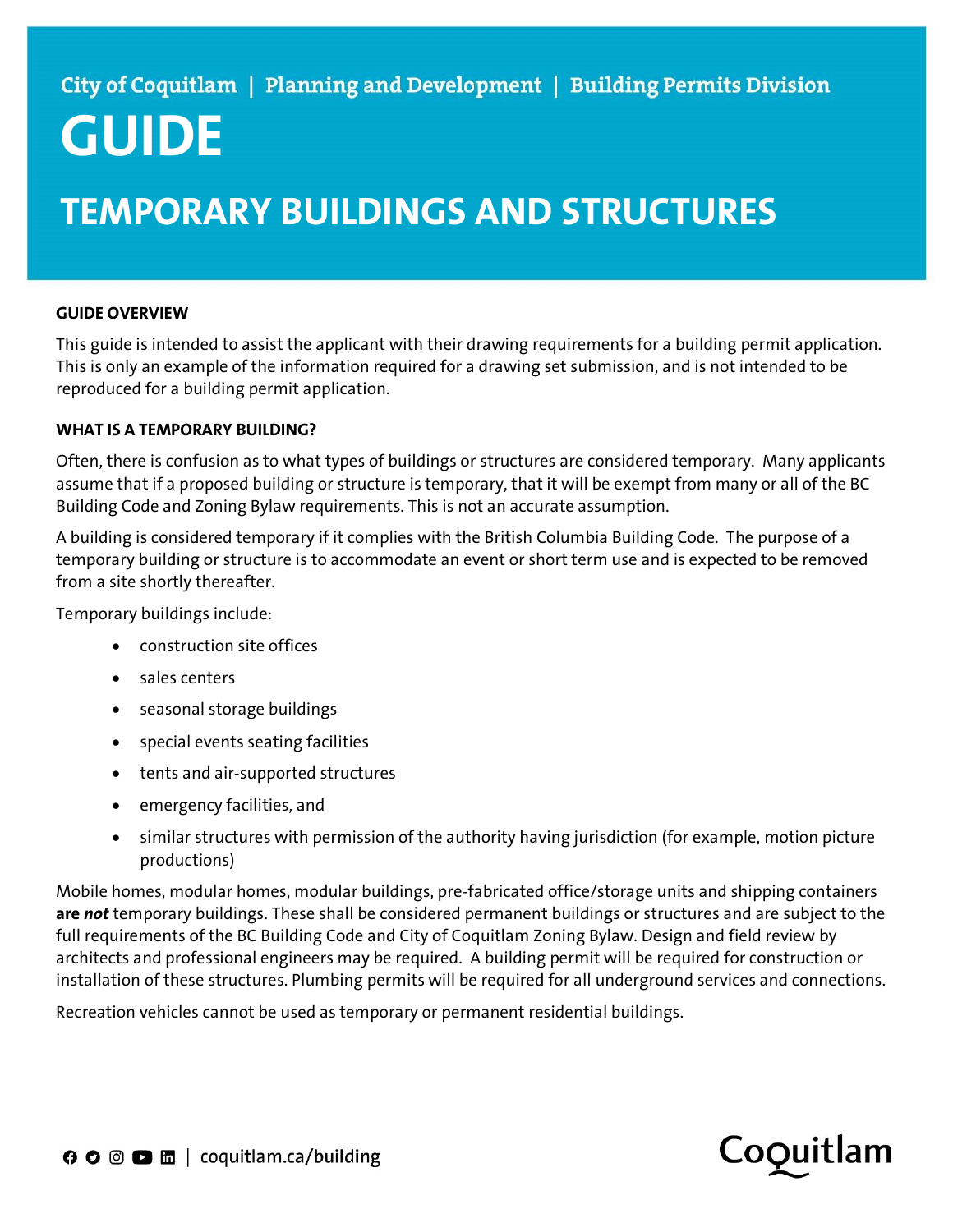#### SALES CENTERS

If the sales center is a new stand-alone building, please refer to our:

- Commercial, Industrial, Multi-Family, Institutional Building Permit Application; and
- Commercial, Industrial, Multi-Family, Institutional Building Permit Checklist.

If the sales center is planned to be within an existing commercial rental unit (CRU), please refer to our:

- Tenant Improvements Building Permit Application; and
- Tenant Improvements Building Permit Checklist.

# TENTS AND AIR-SUPPORTED STRUCTURES

Tents and air-supported structures are defined as special events facilities and are therefore considered temporary buildings. The building code requirements for these structures can be found in the BC Building Code. A building permit will be required for these types of structures.

## GENERAL REQUIREMENTS

This is a general list consolidating common requirements compiled for information only and should not be considered a complete list.

- Applicant to engage a professional when preparing drawings for this application.
- Substandard drawings will not be accepted.
- Permit drawings must provide sufficient information to describe the full scope of work.
- Submissions are required to comply with the latest version of the British Columbia Building Code and applicable City of Coquitlam bylaws and regulations.
- All drawings are to be neat, to scale and of draftsman quality.
- Metric or Imperial standard may be used, but not mixed.
- Agent Authorization Form (if applicable).
- Development Planning, Fire Services and Plumbing approvals may be required.

## PERMIT SPECIFIC REQUIREMENTS

- Submit three (3) sets of scaled architectural drawings showing:
	- site plan with grades showing any steep slopes or ravines. A property survey may be required
	- floor plan, four elevations showing all windows, doors and openings; one cross-section showing structural information, if required
	- access for persons with disabilities, i.e. ramps, etc.
	- fire equipment access, parking layout or any changes to parking layout
	- letters of Assurance from registered professionals of record on the project.